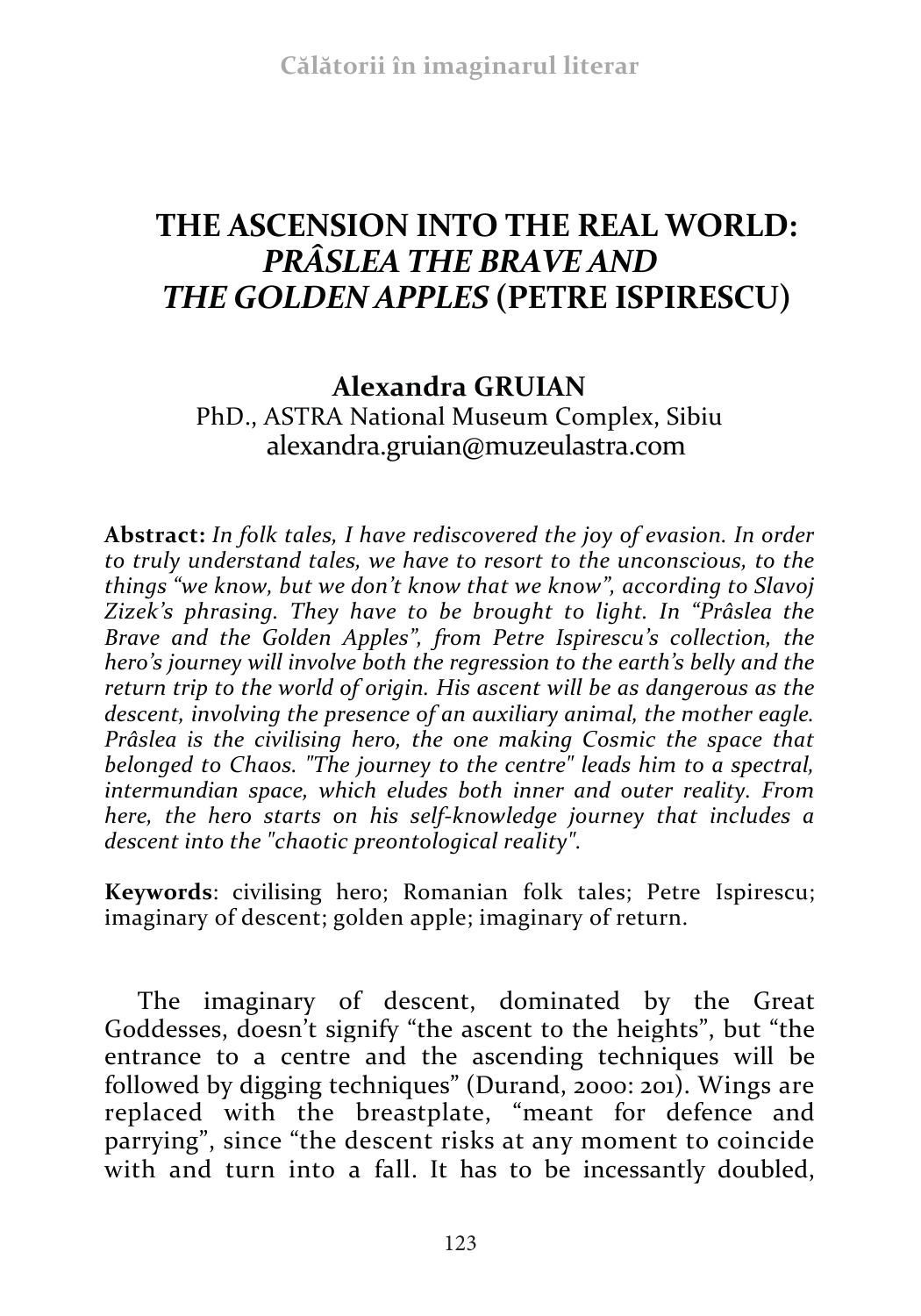expressly in order to quiet it down, by the symbols of intimacy. (...) If the ascent is an appeal to exteriorization, to a world beyond the bodily existence, the axis of descent is an intimate, fragile and delicate one. The imaginary of return is always a 'coming back', more or less coenesthetic and visceral."  $(201-202)$ .

*Prâslea the Brave and the Golden Apples,* from Petre Ispirescu's collection (Ispirescu, 1984: 67-78), is the typical tale for the "*Hesperides* Type", "the Cycle of *Infernal Descents*" in Lazăr Şăineanu's classification (Șăineanu, 1978: 288-294). The hero's journey will involve both the regression to the earth's belly and the return trip to the world of origin. His ascent will be as dangerous as the descent, involving the presence of an auxiliary animal, the mother eagle. The beginning of the tale is dominated by the description of a Hesperides' Garden, belonging to "a great and mighty emperor". He "had around his palaces a beautiful garden, rich in flowers and greatly ornate! Such a garden nobody had seen before in those places. In the back of the garden there was an apple tree that bore golden apples" (Ispirescu, 1984: 67). But every year, "after seeing them first in bloom, then growing into fruit and maturing, someone would come in the middle of the night and steal them when they were about to ripen." (67). The place where the apple tree with golden apples is located is not the centre of the garden, but its edge, the outer limit. The apple tree seems to delimit the garden, the known and built space, from another space which is unknown, unexplored. None of the guards sent to watch had managed to find out who the thief was, because they were incapable to pass the trial of sleep, a trial of a spiritual nature.

The eldest son, confident that he will be capable of apprehending the thief, asks for his father's permission to keep watch over the apple tree. "Then, the emperor's son started to guard the apples, and he did that for a whole week", but one morning "he showed up saddened before his father, and confessed that he failed because one night he couldn't fight a deep sleep that came over him around midnight, making him drop like he was dead". Midnight is an ambivalent time, a crossroads in the night, a halfway mark. It is the peak of the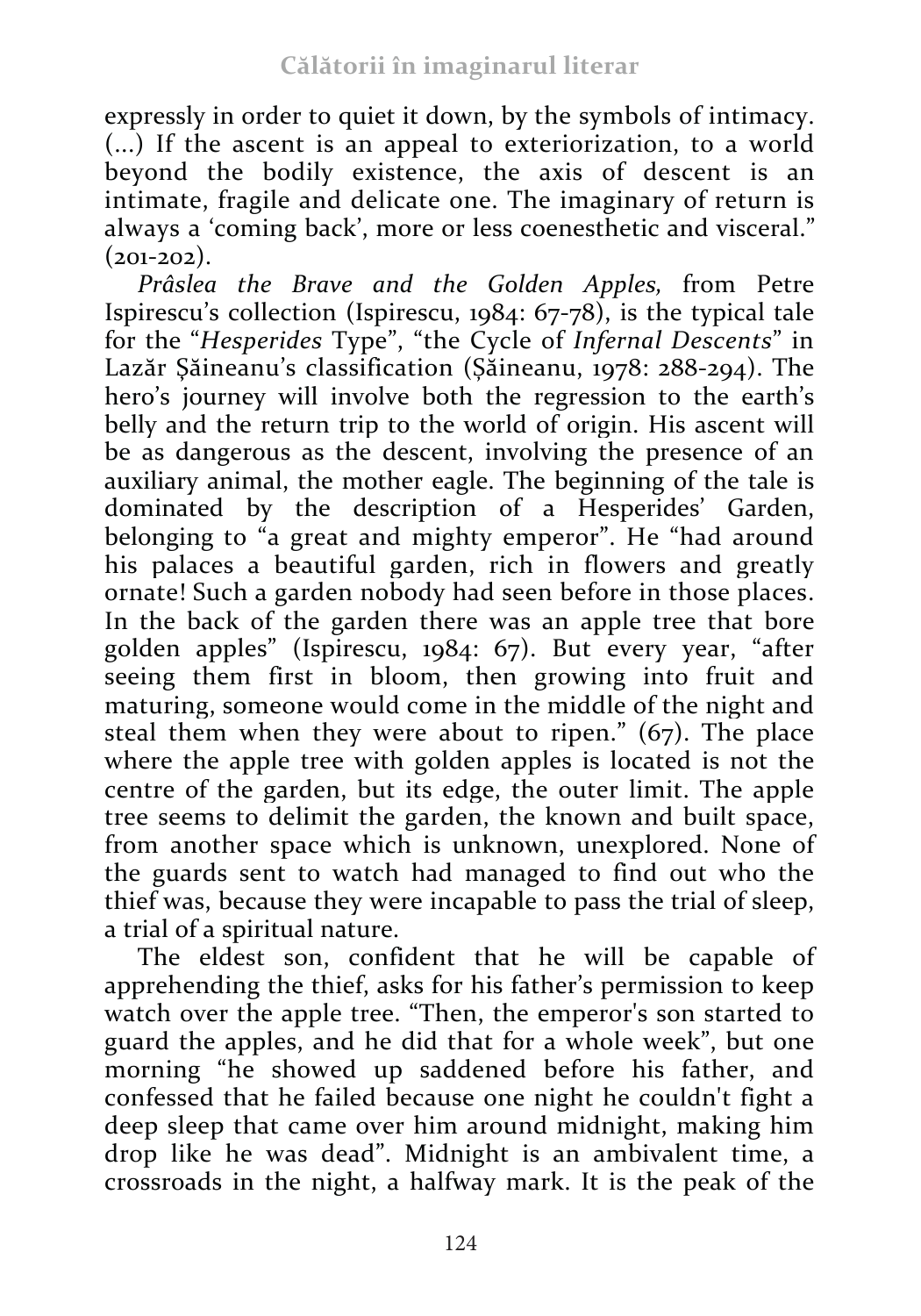manifestation of evil spirits, which will be gradually banished as the dawn approaches.

Sleep, *Hypnos*, the twin brother of *Thanatos*, is assimilated with death and ignorance. "This is an archaic, universally spread symbolism. Victory over sleep and the prolonged watch constitute a pretty typical initiatory confrontation." (Eliade, 1999: 452). The emperor's eldest doesn't have the strength to resist that initiatory trial.

The following year, the second son meets the same fate as his elder brother, and the emperor decides to have the apple tree cut down. The youngest son convinces his father to let him try too. "'I do not dare say I will catch the thieves', said Prâslea, 'but one more try couldn't hurt anyone'." His request is met with great distrust by the emperor ("'I wish to hear no more about this, you fool', said the emperor. 'Your elder brothers and so many brave men couldn't do a thing about it, and you think that you, a snotty little brat, will succeed?'" (Ispirescu, 1984: 68) In most tales, the characters who are credited with the smallest chances to achieve something are those who surpass their condition. This is what Vasile Lovinescu called "the reverse analogy: what is greater on a higher plane appears inferior on the lower plane." (Lovinescu, 1996: 108). Only the wise can see beyond the appearances and distinguish the real power of the person deemed a "fool".

Prâslea's watch begins way earlier than the time when the fruit ripen. "Prâslea often walked in the garden, circled the apple tree and kept making plans." (Ispirescu, 1984: 69). When a new cycle is complete, that is when the apples ripen one more time, the youngest son sits near the tree, with "books to read": "he chose a watching spot in a corner, close to the tree, stuck two spikes in the ground and sat between them, so that one was in front of him, and the other behind him" (69). The emperor's son carefully prepares his watch. The spikes have the role to delimit a space. They are synonymous with the circle drawn by travellers at crossroads or in the woods, to protect them from evil spirits; they play an apotropaic role. One night, "right after midnight, he felt the soft touch of a sweetsmelling breeze intoxicating him (...) but every time he started to doze, he hit the spikes that stung him, so he remained awake,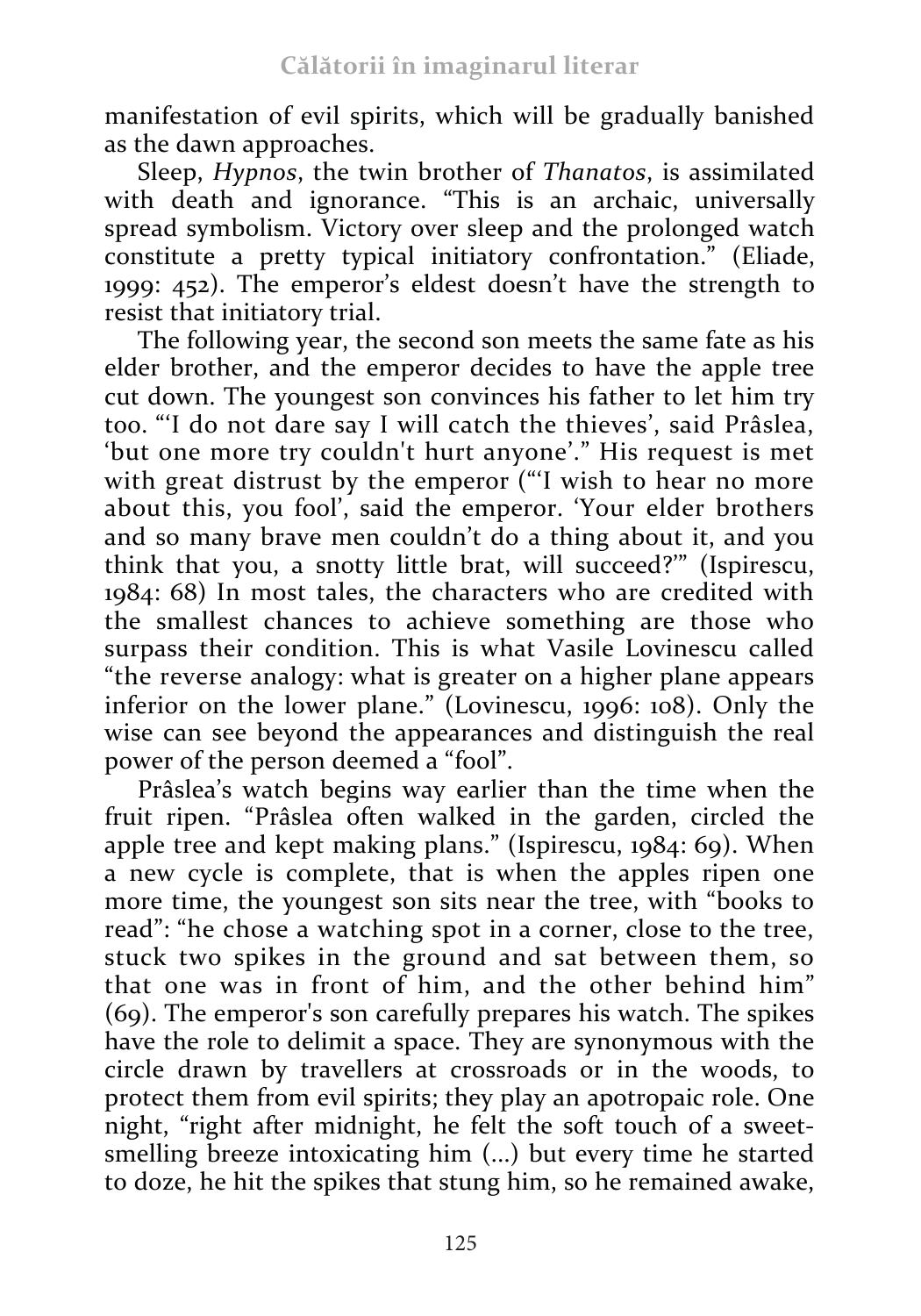and at the crack of dawn, he heard a faint swoosh in the garden."  $(69)$ .

Andrei Oişteanu speaks of the drowsy state given by the closeness to the Chaos, and the thief of the golden apples belongs to the chaotic space, is a manifestation of Chaos in the cultural space (Oișteanu, 2004: 29-30). With his bow ready, Prâslea shoots three arrows in the direction of the tree, and then hears a moan, followed by "an unearthly silence". All these happen under cloud of night. Only then the day breaks and the youngest son picks several apples, puts them on a gold platter, and takes them to his father.

The bow, and especially the arrows, are symbols belonging to "the diurnal regimen of the imaginary". "Many times, the technological image of the arrow takes over the natural symbol of the wing." But "the *ray* [author's emphasis] corresponds to the arrow; the ray is a reversed arrow since in descent it knows how to maintain its speed and rectilinear direction. (...) Especially by its assimilation with the ray, the arrow unites the symbols of purity with those of light, and the rectilinear nature and speed will frequently go hand in hand with enlightenment." (Durand, 2000:  $134)$ .

As bearer of the bow and quiver, Prâslea legitimizes himself as a solar hero and takes a first step to enlightenment (initiation). He has the vision of transcendence, possesses the power to aim at the nothingness and to touch the root of evil with his arrow.

Through his nights of watch, he triumphs over physical tiredness and "proves his spiritual strength. Staying 'awake', being completely conscious, means: *being present in the world of spirit.*" [author's emphasis] (Eliade, 1999; 452). The anabasis is now achieved, but for the journey to be complete, the catabasis must follow. For it, the hero has to follow Ariadne's thread, the streak of blood left by "the thief of apples". He departs accompanied by his brothers, who "were so bitter and jealous of him because he had proven himself worthier than them, that they wanted to get rid of him for good. That was the reason why they accepted to go with him." (Ispirescu, 1984: 70). The proof that the golden apple tree is a defender of the threshold separating the created, cosmic universe from the increate and the Chaos, in other words from the Other World, is given by the fact that,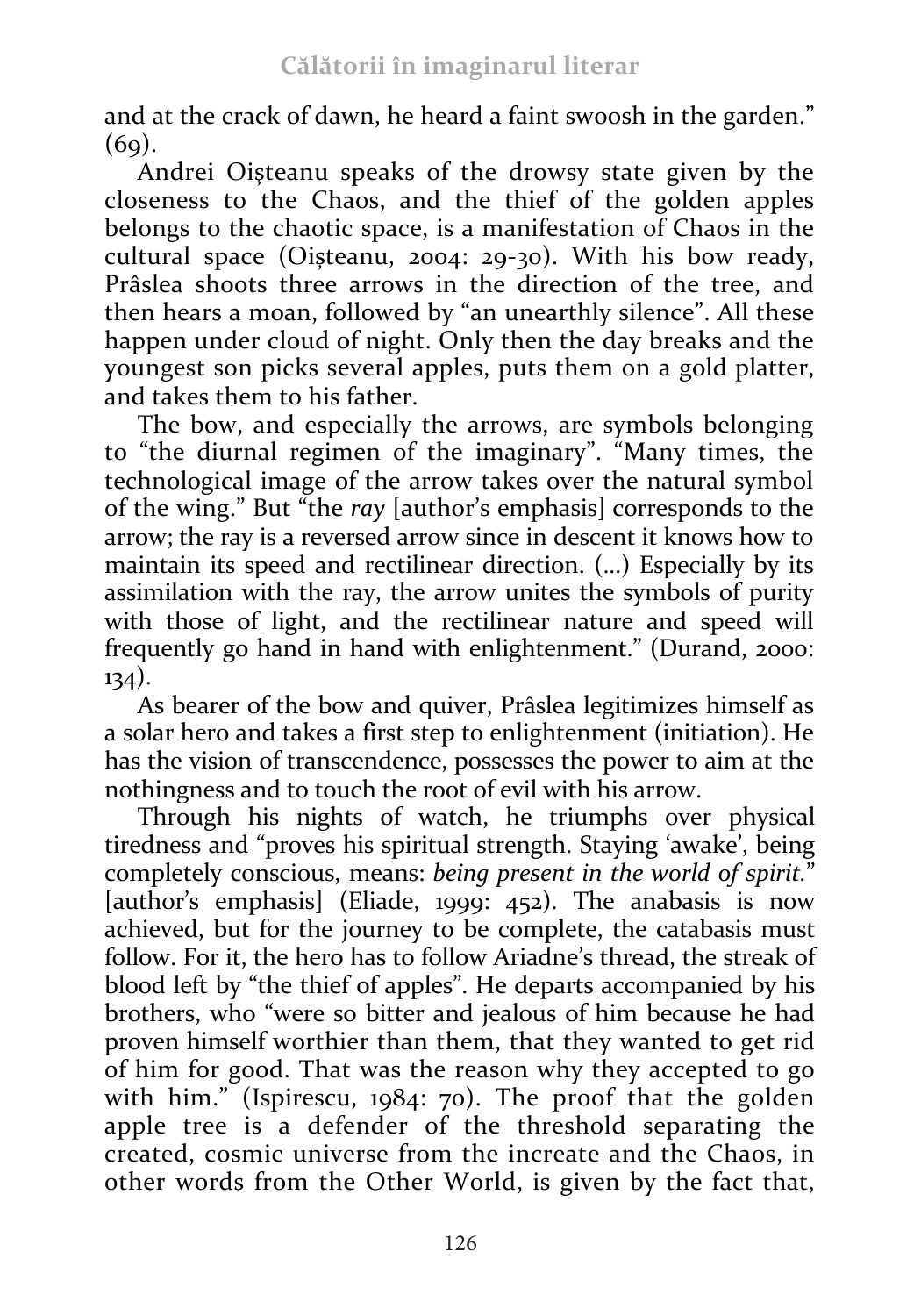on their journey, the three brothers "kept going until they got into the wilderness and further more until they reached a precipice, where the trace of blood ended." (70). None of the eldest brothers is capable to go down into the earth's belly; only Prâslea is able to descend, on a rope, into the precipice.

Once on the other realm, "he took a shy look around him, and to his great amazement, saw that everything was different: the ground, the flowers, the trees, and the beasts that lived there. At once, he felt a little frightened". The other realm is perceived as a space built differently, which could mean that it has another Demiurge and it functions by other rules. It isn't better or worse than this realm, but its novelty is a source of fear. The descent into the unknown frightens. Prâslea arrives at a copper palace. Copper is a sacred metal, which was used by the Romans to delimit spaces and mark borders (Chevalier, Gheerbrant, 1995: 122). Once he enters the copper palace, the emperor's son completely delimits himself from the world he had come from. Here, he encounters a young princess, who tells him that "this is the land of three dragon brothers, who have kidnapped us from our parents; there are three of us, sisters and daughters of an emperor from the realm you came from." (Ispirescu, 1984: 70). The dragons "move heaven and earth to do all their biddings", so that the girls would marry them.

The dragon who owns the copper palace announces his arrival for lunch by throwing his mace "when he is half a day away, and the mace hits the door, then the table and finally it hangs on the wall on its own." The mace is a symbol of brutal, primitive force. Throwing the mace, a custom preserved in the folk dance called *căluş*, is considered an initiatory trial, by which the young men have to prove their prowess (Eliade, 1980: 28). The dragon uses the mace to mark the threshold, the door and the spiritual centre of the house – the table – on which the offerings are brought to him. Prâslea takes the mace and throws it farther than his adversary. This is a first show of force, before the encounter proper. Then, the two of them wrestle, "and they wrestled and they wrestled until the Dragon stuck Praslea into the ground up to his ankles; But Prâslea gathered his strength and he stuck the Dragon into the ground up to his knees and cut his head off." (Ispirescu, 1984: 71). A two-day period follows,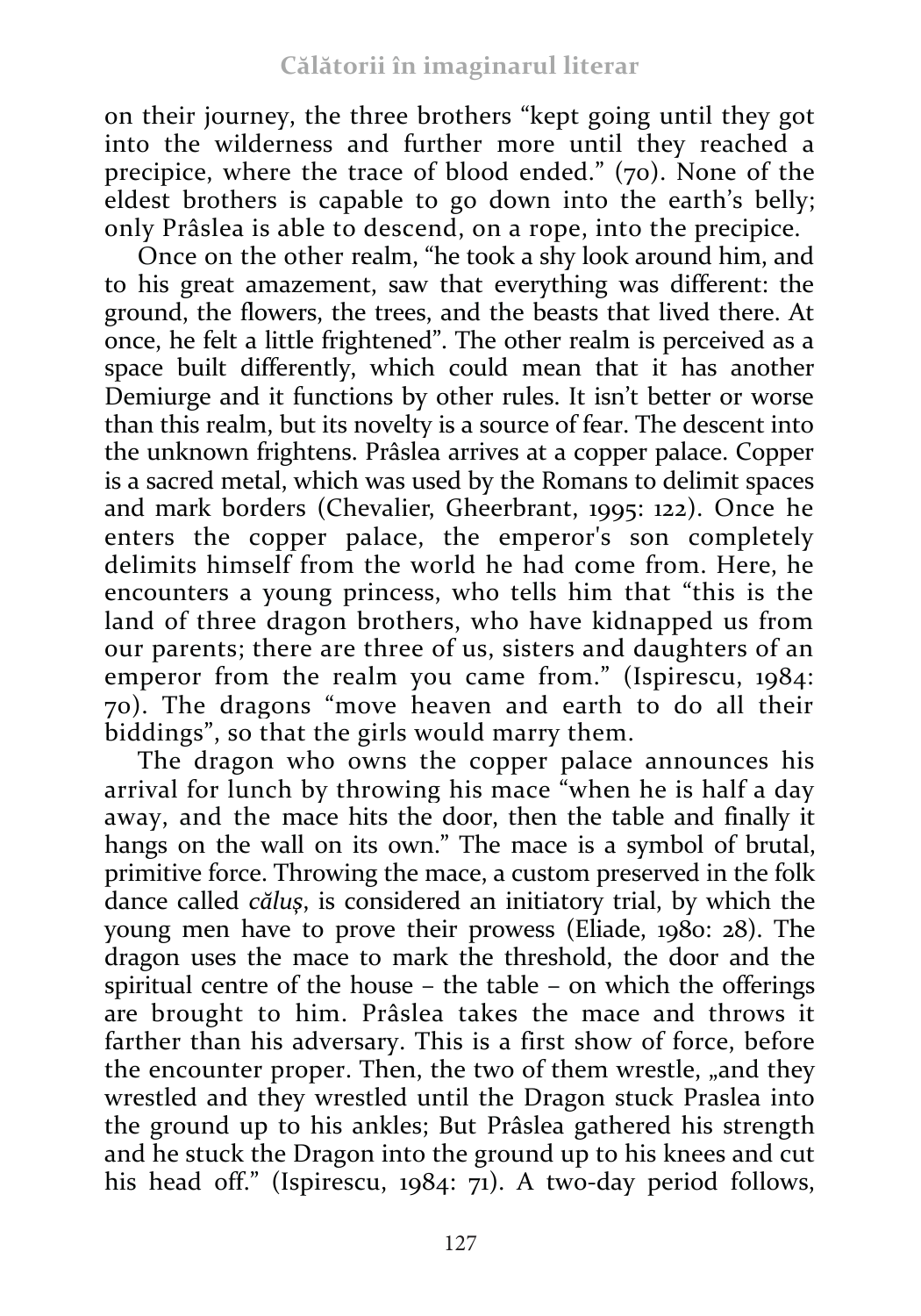when the hero regains his strength, and then he departs for the silver palace. Here, he is greeted by the second sister of the princess from the copper palace. Prâslea defeats this dragon too, although he was stronger than the first, and after a week's rest, he departs for the golden palace.

Its master is the dragon he had hit with the arrow in his father's garden. This third dragon had the strength to throw the mace "from one day and a half's distance", but the emperor's son throws the mace even farther. The fight between the two of them proves extremely hard, and it seems impossible to have a winner, that's why "at noon, both of them turned into big fires and they continued fighting. Meanwhile, a crow kept circling them, croaking." (72). Both the dragon and Prâslea asked it to get some suet in its claws and throw it on them to keep the fire burning. "'Crow, oh crow!' Prâslea said to the bird, 'if you put the suet on me, I'll give you three corpses." The crow is a bird with a contradictory symbolism. Considered by the Greeks a *messenger* of Apollo, to the Celts "it has a *prophetic role* and also the role of a *civilising hero*" [author's emphasis], and for the Dacians, it has the symbolism of a "solar, but at the same time dark bird, a bird of life and death, an apotropaic and funerary bird" (Vulcănescu, 1987: 530). A divinatory bird, the crow is an aid of the solar hero. This is how it also appears in this tale, the crow being the one who helps the hero. It is "superdetermined by its connection with the solar flight and by the onomatopoeia of its name, linking it to the stones of the solar cult." (Durand, 2000: 131). The dragon and Prâslea turn into two fires and each asks the crow to put some suet on him. The fire burning the grease does nothing but make a sacrifice to the gods – similarly to the offerings brought in temples – to whom it asks for the strength to defeat its enemy. The encounter with the crow occurs at midday, a crossroads moment under the patronage of the sun, to which the two fires bring tribute.

Towards the evening, the emperor's daughter is asked to bring water to one of the two combatants, each of them promising to marry her in return. The girl chooses to marry the emperor's youngest son. Twilight is a time of day intensely ritualized by all the peoples of the world, being associated with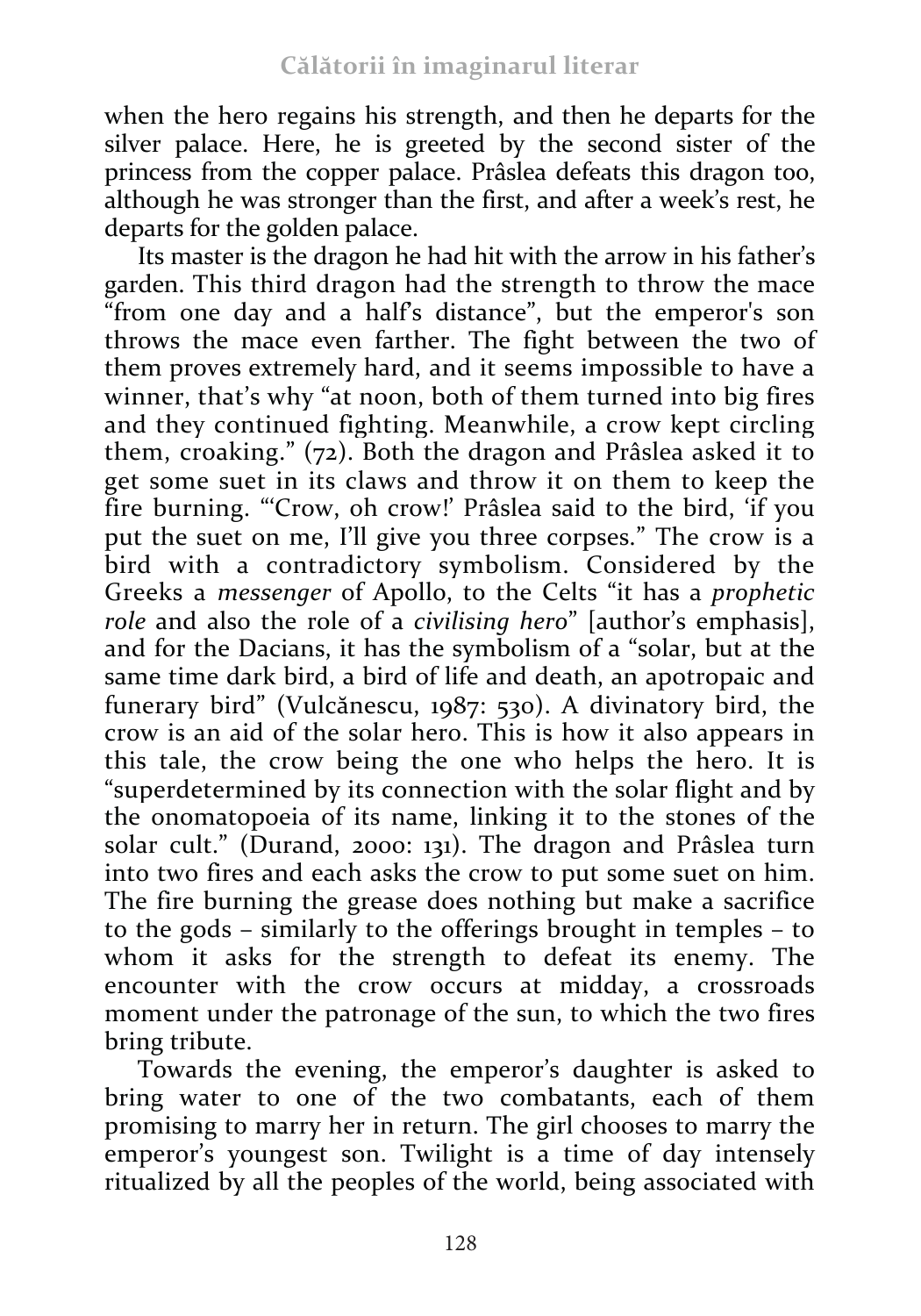the realm of death. "An hour separating the day from the night, twilight symbolizes the end, but also the beginning of a new cycle." (Evseev, 1997: 26). The water the hero receives from the hand of the virgin has a curative role: it is untasted water or live water. Thanks to it, Prâslea "squeezed the Dragon until his bones cracked, stuck him into the ground up to his neck and cut his head off". If he had to stick the other dragons in the ground only up to their knees, he has to bury the third dragon completely.

After the killing of the dragons, the rescued princesses transform, with the use of a whip, the palaces into three apples – made of copper, silver and gold, respectively. The whip is "a symbol of the power to right the wrongs, but also of legitimized terror, of oppression." (49). The whipping has an apotropaic function and is used to cast out evil spirits, especially in the rites related to the New Year. The theft is considered in folk tradition a ritual with magical valences. "The object acquired through this kind of 'alienation' is attributed sacral valences, because from the ranks of 'profane', trivial objects, it migrates to the category of 'miraculous' realities, coming from another world. The magical power of a stolen object was greater if the latter came from a person who rejoiced a certain mythical or religious prestige"  $(154)$ . The golden apples stolen from the emperor's garden and taken to the other world thus gain new connotations, become sacral objects. By striking with the whip at the four cardinal points, the princess who used to be captive in the golden palace gathers the energies dissipated in the four winds and condenses all of them in the golden apple, the one the entire story began with. From this perspective, the construction is closed. On the other hand, that fruit is considered "the world egg", a symbol of origin. Each girl takes an apple for herself, except for the youngest sister, who entrusts hers to Prâslea. He must be the keeper of the golden apple, of supreme knowledge, since he is the one who was able to protect the tree of knowledge from the Hesperides' Garden.

The four depart for the precipice, the access gate to the White World. There, Prâslea pulls on the rope, and the girls are taken to the surface. But when it's his turn, he ties a rock to the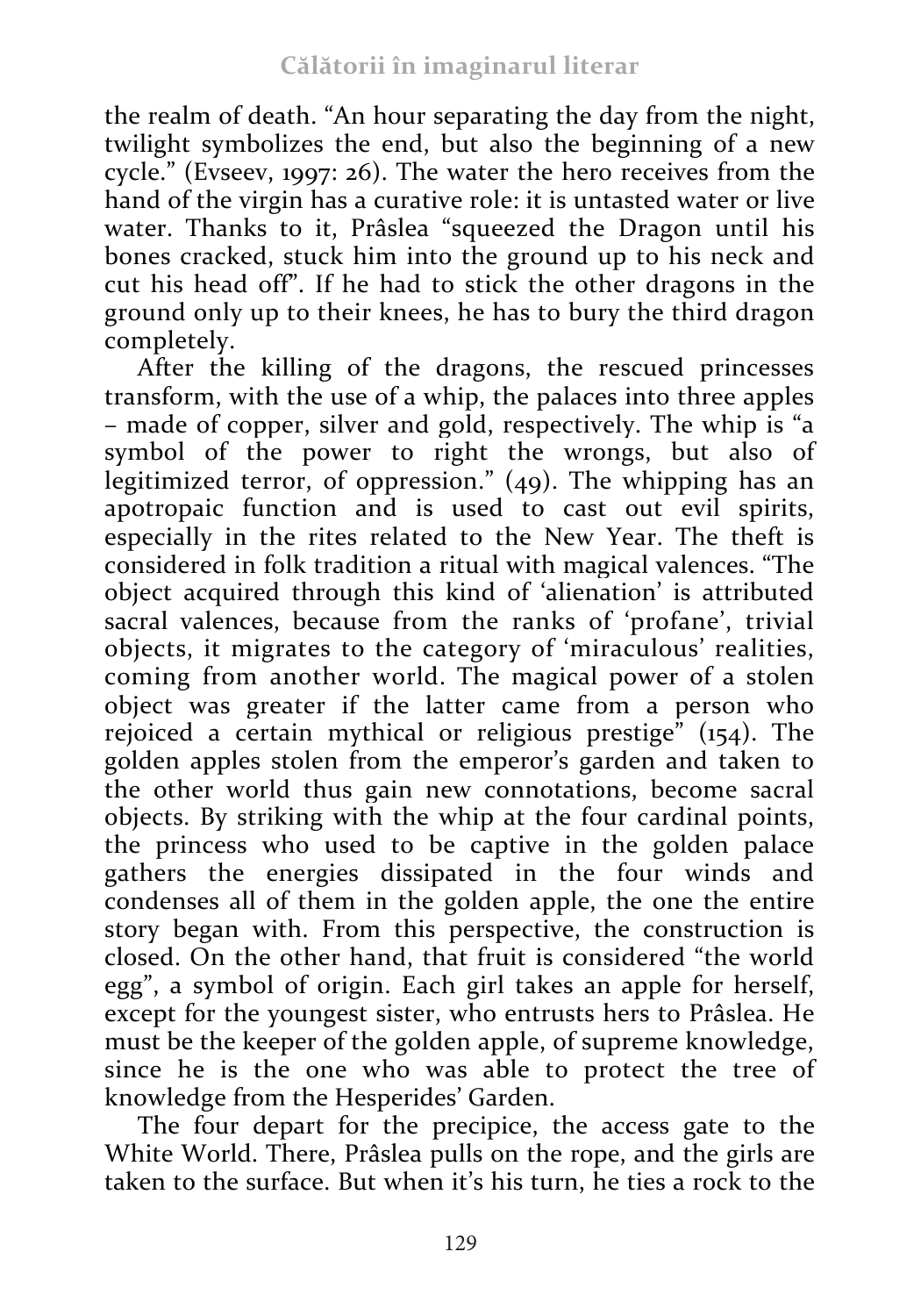rope, and puts his hat on it. His brothers, thinking it was the youngest son, drop the rope, "which fell swiftly, making the brothers believe that Prâslea had died." Then they leave for their father's palace and get married to the eldest sisters, "as Prâslea had arranged". Although they believe him dead, they recognize his authority and observe his "arrangements".

Left behind on the realm of the dragons, apparently lacking any possibility to return to the White World, the emperor's youngest son suddenly hears "a desperate cry, which filled him with sorrow. (...) and he saw a huge snake climbing a tree to eat the chicks of an imperial eagle." (Ispirescu, 1984: 74). The snake "embodies the chaotic forces of the universe and man's basic, untamed instincts." (Evseev, 1997: 45). The imperial eagle is a bird resembling the golden eagle, but in folk tales, its size is impressive; this tale, for instance, mentions that, in their attempt to hide the hero from their mother, who would swallow him out of joy if she saw him, the chicks hide the hero under a feather. A voracious creature, a divine messenger and courier, the Imperial Eagle has the attributes of the Simorgh bird from the Persian tradition, the one that nests in the tree of knowledge, has the gift of human speech and the capacity to transport heroes between the two worlds (Oișteanu, 2004: 170 and the following). Upon their mother's arrival, the chicks send her to the four corners of the realm below to look for their benefactor, in order to thank him. The tree in which the little eagles sit acquires the meaning of Centre of the world below, since it is the landmark, located near the precipice that is the entrance to the realm of the dragons. The precipice is isomorphous to the door of the alchemic oven, which "bakes" the impure substances to turn them into pure, processed matter. The emperor's son, descending into the earth's belly, prepares his symbolic rebirth.

In gratitude for the killing of the snake, the mother eagle agrees to take the hero to the White World, although she admits it to be a difficult task. ("What you're asking is very difficult (...). Have 100 chunks of meat of two pounds each, and 100 loaves of bread ready for me.") The hero climbs on the back of the mother eagle with all the food and the ascension may begin. "When they were close to the edge of the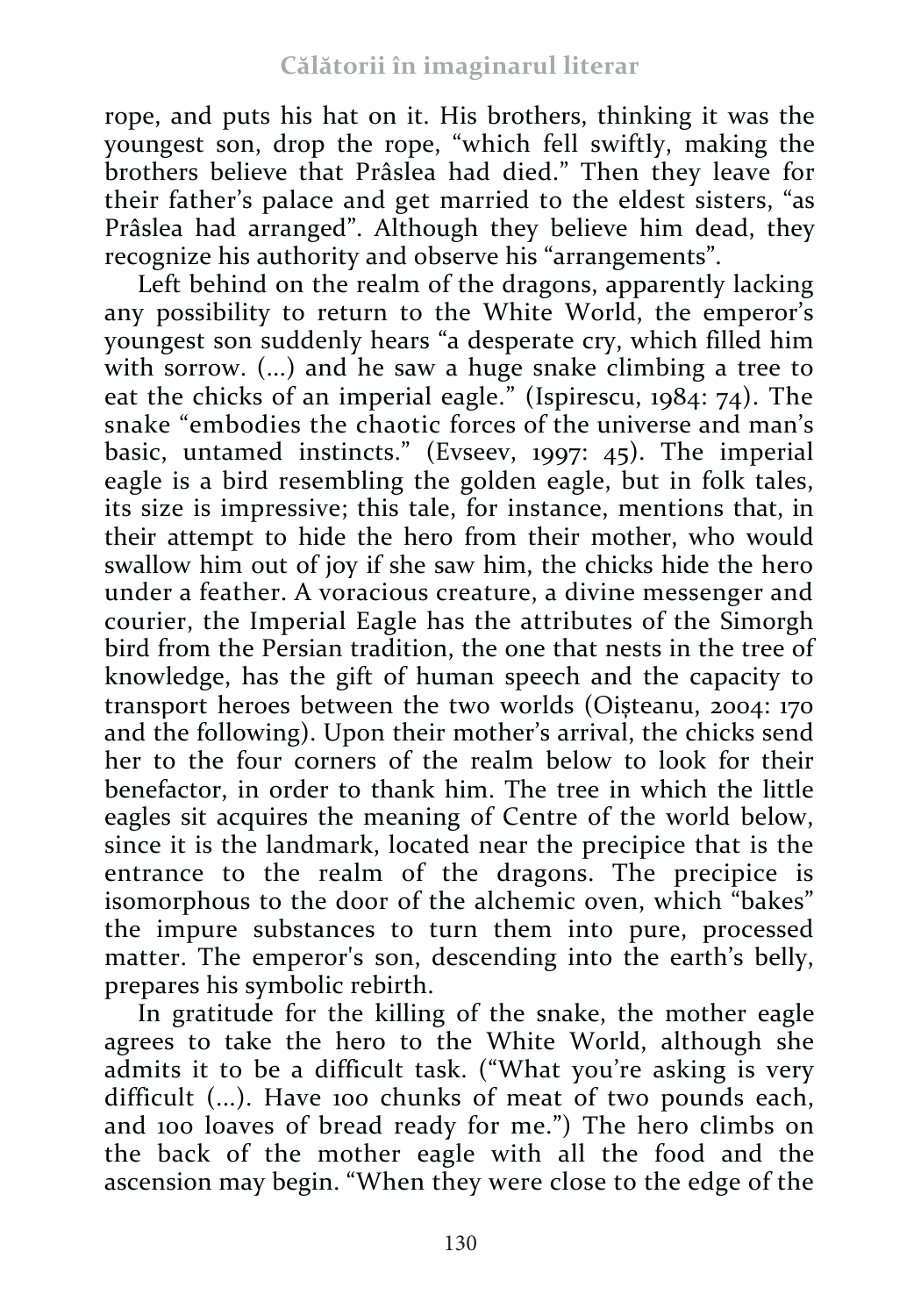precipice, the magical bird asked for more meat, but the meat was already gone. Prâslea didn't lose his temper, but pulled his broadsword and cut a piece of his own flesh from his thigh and fed the eagle." Only after making an offering of his own, the hero can return to this realm. But the bird had felt that the last piece of meat received had been different. Discovering it was human flesh, "she threw it out, put it in its rightful place, licked it and glued it back to his bones with her spit." (Ispirescu, 1984: 75). Saliva is considered a secret substance, "just like other bodily secretions, it is intimately connected to a person, it bears their 'mana'; this is why it is a symbol of connection, being present in communion rites and in sacred vows." (Evseev, 1997: 422). It is also a remedy for illnesses, having an apotropaic function. By the gluing of flesh with saliva, a profound connection is established between the bird and the hero. The eagle becomes a "soul bird", represented on the burial poles from Transylvania, a vehicle of the soul to the world above, the world of origin (Pavelescu, 1942).

This episode leads us to the idea that the mother eagle is a totemic bird participating in the initiation rite of the hero. After the precipice swallows Prâslea, this event being synonymous with an initiatory death, it's the turn of the psychopomp bird to swallow a small piece of his body, that it will give back to the hero, as a sign of his rebirth, once he returns to the White World. "In the beginning, there were the birds. They existed before mankind, before gods, and they weren't waiting for anyone. Many cosmogonies mention the existence of an egg that was the primal form of the world: a bird's egg, such as the one of the great noisy gander which in the Egyptian mythology gave birth to the world, or such as *Hiranyagarbha*, the Golden Embryo the entire world originated in, according to the Vedic tradition. In front of this egg, birds assisted to the birth of the world. Therefore, they know all its secrets." (Walter, 2007: 181).

The catabasis is completed, the monsters within the unconscious have been defeated and their estates transformed into the fruit of the world tree, the apple tree. Going through the concentric circles that lead to the centre of the subterranean world, Prâslea recovers the power to ascend to his point of origin. His ascension had been anticipated by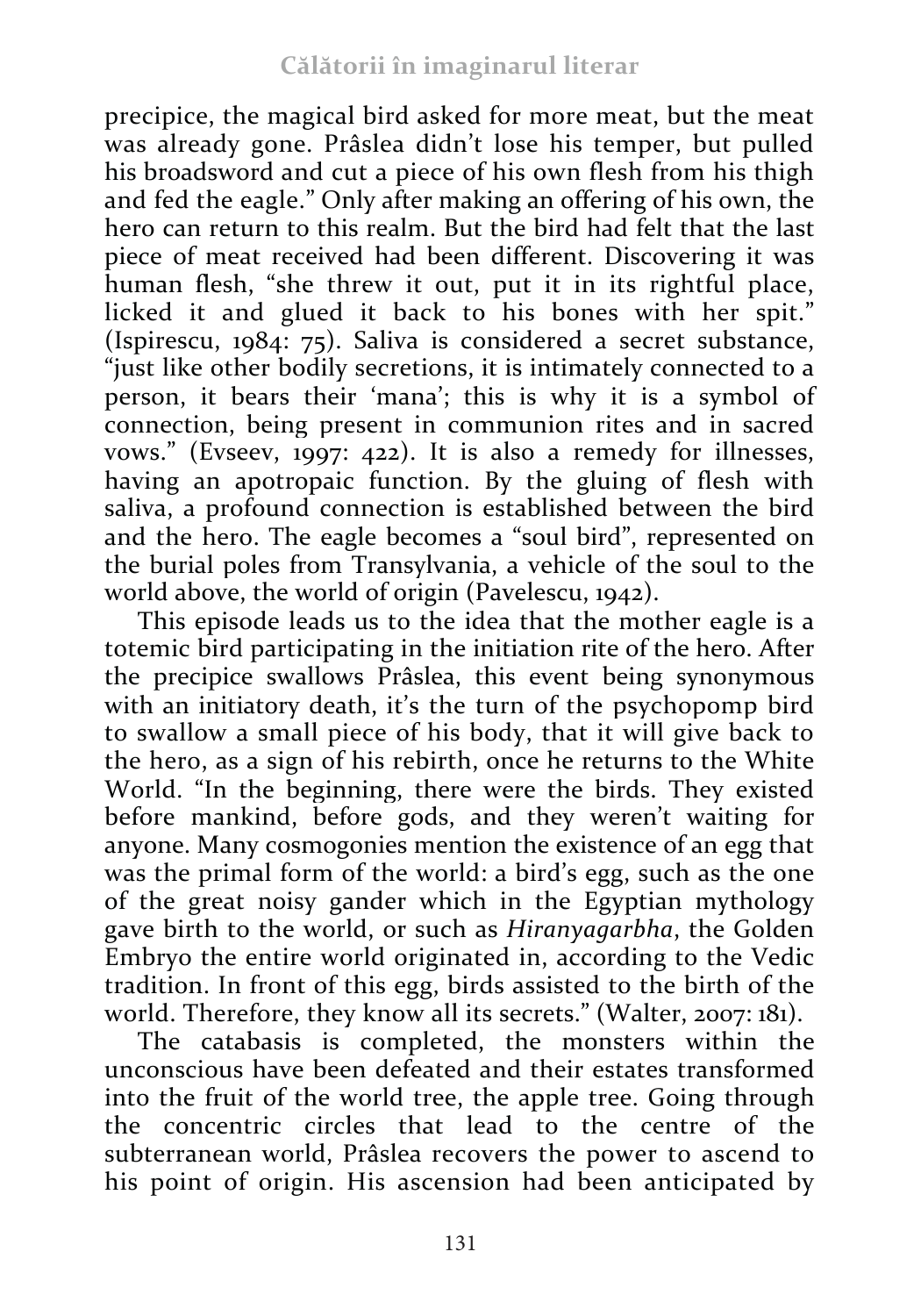him being "buried" under the wing of the eagle chicks, because "the ascension instrument by excellence is *the wing*" [author's emphasis], the bird being only an accessory of the wing (Durand, 2000: 131). Through its flight, the mother eagle connects the world above with the world below, can travel between the two worlds, proving once more a totemic and psychopomp animal.

After his arrival in this world, Prâslea becomes Tota-Puri, the naked, primordial, reborn, transfigured Man. This is symbolized in the text by his "cheap" clothes, which make him unrecognisable to everyone. Arriving at his father's kingdom, he finds out about his brothers' marriage to the eldest princesses and about the youngest daughter's refusal to wed. The latter is forced to take as her husband a "very beautiful" prince, nevertheless not Prince Charming! The girl asks for the same thing that she had requested from the dragons, "a distaff and spindle made entirely out of gold, which would spin by itself" (Ispirescu, 1984: 75). What the girl wants is, as a matter of fact, an unwinding of her destiny. Attribute of Clotho, the Moirae spinning the thread of life, the distaff also used to appear in feminine initiation rites, as well as in the wedding ritual, as a symbol of prosperity and fecundity.

Prâslea becomes a silversmith's apprentice and, since no one had managed to fulfil the girl's desire, and the punishment for failure was death, he promises to bring the distaff and spindle, but asks to be given, for three nights, a room to work in all by himself, and "for each night, a small bag of hazelnuts and a glass of fine wine." (Ispirescu, 1984: 76). Hazelnuts are, like the apples that contain the palaces of the dragons, microcosms. From the golden apple, that emperor's youngest son had kept, he takes the gold distaff and spindle. The princess recognizes them, and then asks for a golden hen and chicken. If the spindle referred to wedding rites, the hen and chicken are a symbol of maternity. The lad brings them too from inside the apple and is asked to come to the palace, at the girl's request. He is immediately recognized by the princess, but not by his parents, because "he had changed greatly". The death and resurrection ritual transfigures the character. "Taking a better look at him, the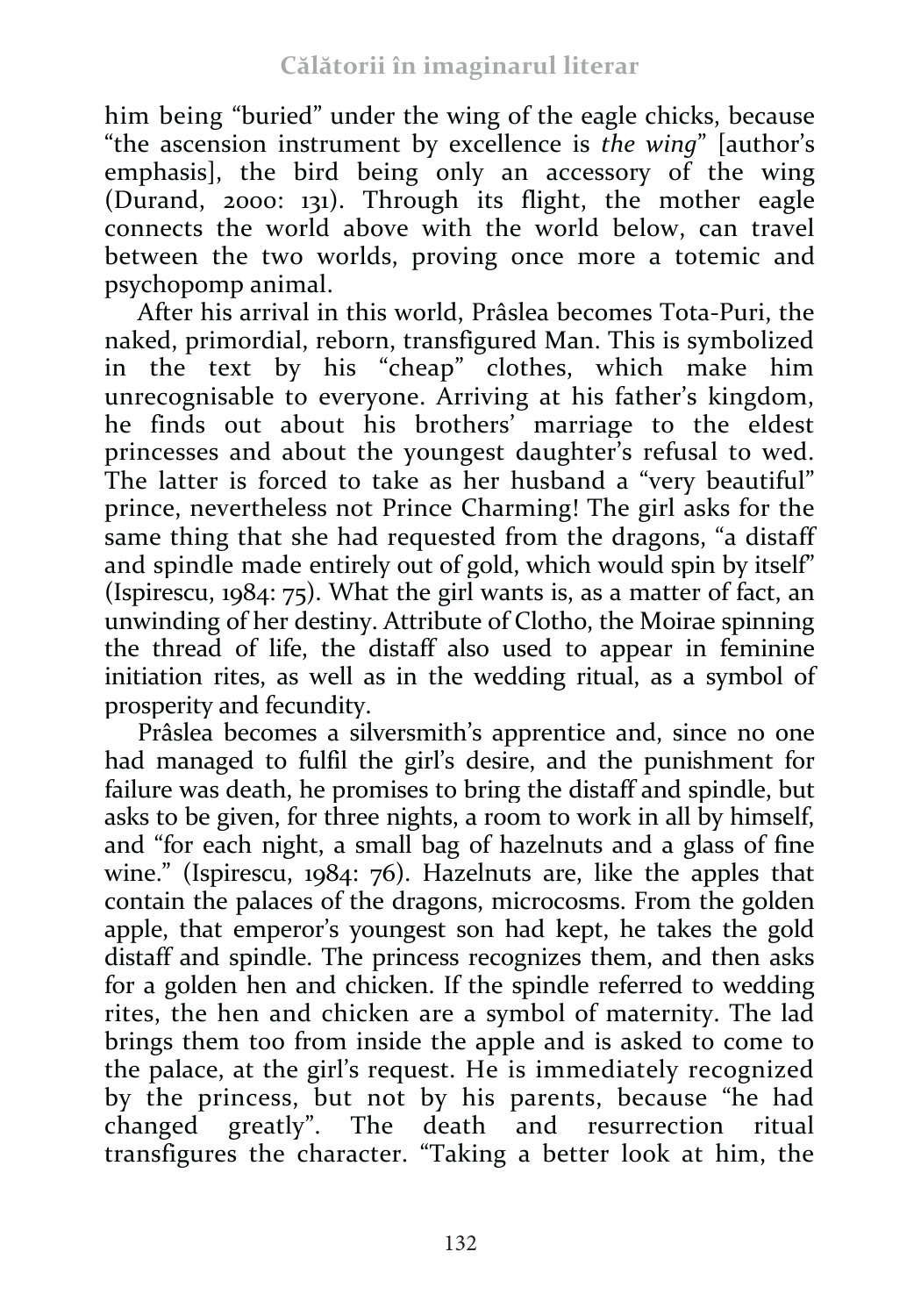emperor also recognized him" and, after hearing his story, he calls for his eldest sons to come and be punished by Prâslea.

Prâslea, instead, invokes the divine punishment: "Father, I forgive them, let them be punished by God. We will go out on the palace steps and we will each shoot an arrow up and God, in case any of us had made a mistake, will punish us." (Ispirescu, 1984: 77). The place the youngest son picks for the act of justice is the steps of the palace, a crossing space, a boundary separating the exterior from the interior. "*The ray* [author's emphasis] corresponds to the arrow; the ray is a reversed arrow" (Durand, 2000: 134). According to this symbolism, the three brothers are testing the transcendence with their bows, but their arrows turn, like divine lightning bolts, against them and "fall right on the top of their heads, killing them, while the youngest son's falls before him." (Ispirescu, 1984: 78)

Prâslea is the civilising hero, the one making cosmic the space that belonged to Chaos, the other world. His action is justified by the theft of the apples. This time around, the Chaos, by its representative, the dragon, is the one invading the world of humans to kidnap the daughters of emperors and steal fruit from the forbidden tree. The dragon's action can be deemed a cosmocrator act, by which he tries to turn his own universe into a cosmic one, following the archetypal model of this realm, created after the primordial theft from the tree of knowledge.

"In the *beginning* [author's emphasis], both in the cosmic and in the anthropological dimension, there was a fullness that contained all the virtualities", the chaos, where contraries are abolished, and reality is "androgynous", allencompassing. Creation means the splitting, breaking of "the cosmogonical egg", of the *unity-totality* (Eliade, 1995: 108). It brings constraints, frustrations, but also knowledge, which engenders an attitude, that of order in accordance with the existential.

## **References**:

Chevalier J., Gheerbrant, A. (1995). *Dicţionar de simboluri*. *Mituri, vise, obiceiuri, gesturi, forme, figuri, culori, numere* (*Dictionnaire*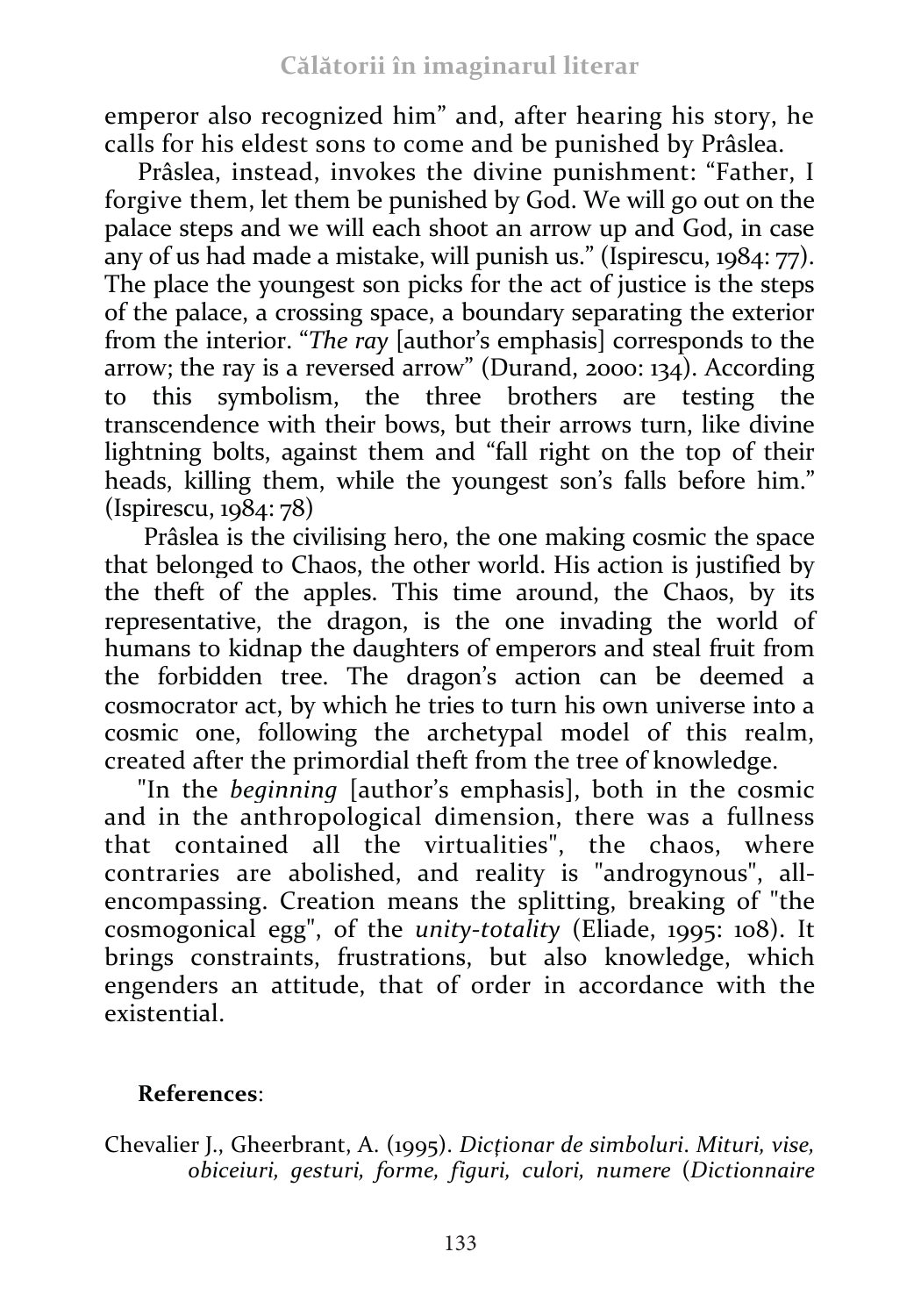*des symboles. Mythes, rêves, coutumes, gestes, formes, figures, couleurs, nombres / A Dictionary of Symbols*). Vol. I-III, București: Editura Artemis

- Durand, G. (2000). *Structurile antropologice ale imaginarului. Introducere în arhetipologia general* (*Les structures anthropologique de l'imaginaire. Introduction à l'archétypologie générale / The Anthropological Structures of the Imaginary*). București: Editura Univers Enciclopedic.
- Eliade, M. (1999). *Mitul eternei reîntoarceri. Arhetipuri și repetate* (*The Myth of the Eternal Return: Cosmos and History* București: Editura Univers Enciclopedic
- Eliade, M. (1980). *De la Zalmoxis la Genghis-Han. Studii comparative despre religiile şi folclorul Daciei şi Europei orientale* (*Zalmoxis, the Vanishing God. Comparative Studies of the Religions and Folklore of Dacia and Eastern Europe*). București: Editura ştiinţifică şi enciclopedică, 1980.
- Eliade, M. (1995). *Mefistofel și androginul (Mephistopheles and the Androgyne: Studies in religious myth and symbol).* București: Editura Humanitas
- Evseev, I. (1997) *Dicţionar de magie, demonologie si mitologie românească* (*Dictionary of Romanian Magic, Demonology, and Mythology*), Timişoara: Editura Amarcord
- Ispirescu, P. (1984). *Legende sau basmele românilor* (*Romanian Legends or Folk Tales)*, Timişoara: Editura Facla
- Lovinescu, V. (1996). *Creangă şi Creanga de Aur* (*Creangă and the Golden Bough*). București: Editura Rosmarin
- Oișteanu, A. (1999). *Cosmos vs. Chaos. Myth and magic in Romanian traditional culture. A comparative approach.* București: Fundația Culturală Română
- Oișteanu, A. (2004). *Ordine și Haos. Mit și magie în cultura tradițională românească.* Ediție ilustrată (*Cosmos vs. Chaos. Myth and magic in Romanian traditional culture. A comparative approach.* Illustrated edition), Iași: Editura Polirom
- Pavelescu, G. (1942). *Pasărea suflet. Contribuții pentru cunoașterea culturii morților la românii din Transilvania* (*The soul bird. Contributions for the knowledge of the culture of the dead among the Romanians from Transylvania*), Academia Română, "Anuarul Arhivei de Folklor", VI. Publicat de Ion Mușlea, București, Monitorul Oficial și Imprimeriile statului, Imprimeria națională
- Şăineanu, L. (1985). *Basmele românilor în comparaţie cu Legendele antice clasice şi în legătură cu Basmele popoarelor învecinate şi*